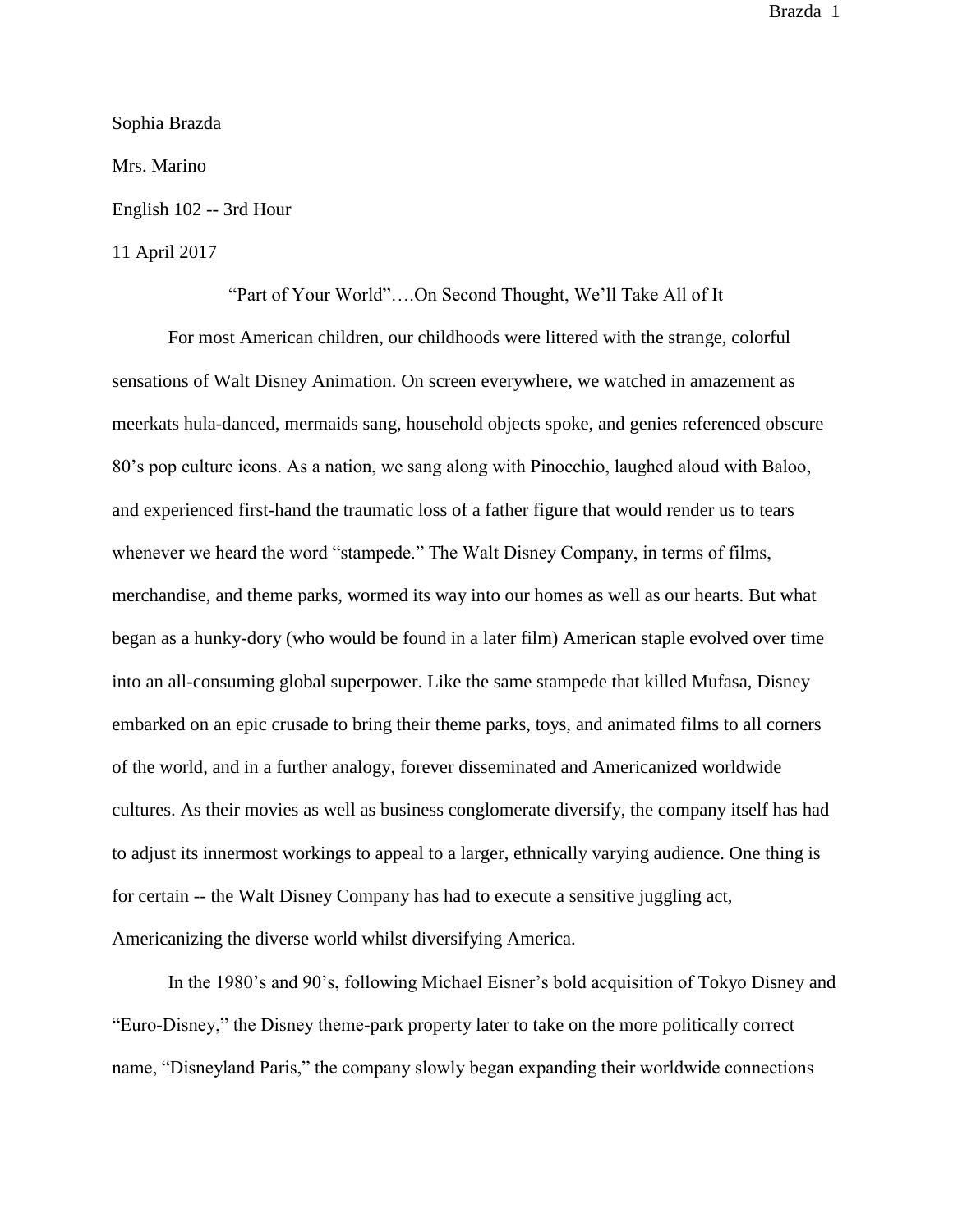(Tang par. 2,13). Since then, the company has expanded their global theme-park standings, including Hong Kong Disneyland in 2005 and Shanghai Disneyland in 2011 (Tang par. 6, 16). However, these strongholds of all that is pure and imaginary were far from exact replicas of their American counterparts. Chinese, French, and Japanese traditions and customs had to be taken into account, often times affecting the entire layout of the park. For example, in Hong Kong Disney, the entryways to the park have been adorned with boulders and an excess of fountains and streams throughout, in order to represent wealth and preserve positive *chi* inside the park. There are also no clocks in the gift shops because "giving a clock" in Mandarin sounds like, "going to a funeral." Green hats are also absent, as they used to be worn by prostitutes. Hotels have no floor number four, as "four" sounds similar to "death" and is essentially our version of the number thirteen (Tang par. 7-10). These changes continue in Paris, where Tom Sawyer has little to no name recognition, and so his playground island that is the centerpiece of Frontierland here in the U.S. has been transformed to Discoveryland, an attraction dedicated to world inventors (Tang par. 14). Disney was very obviously making long strides to culturally appropriate their attractions, and by doing so, they found a much easier method of introduction of the Disney brand to foreign nations. These small but significant changes continue in the films as well as the parks.

Disney's newfound global awareness -- along with advancements in technology that make these changes significantly easier -- has also seeped through the cracks in their animated films. Pixar Animation, Disney's sister-studio, has particularly made strides to adjusting their animated features in order to better coincide with various cultures. The examples are numerous, and a significant number of them are due to translation issues. In their Academy award-winning feature, *Up,* our protagonists Carl and Ellie continually put money into a jar to save up for a trip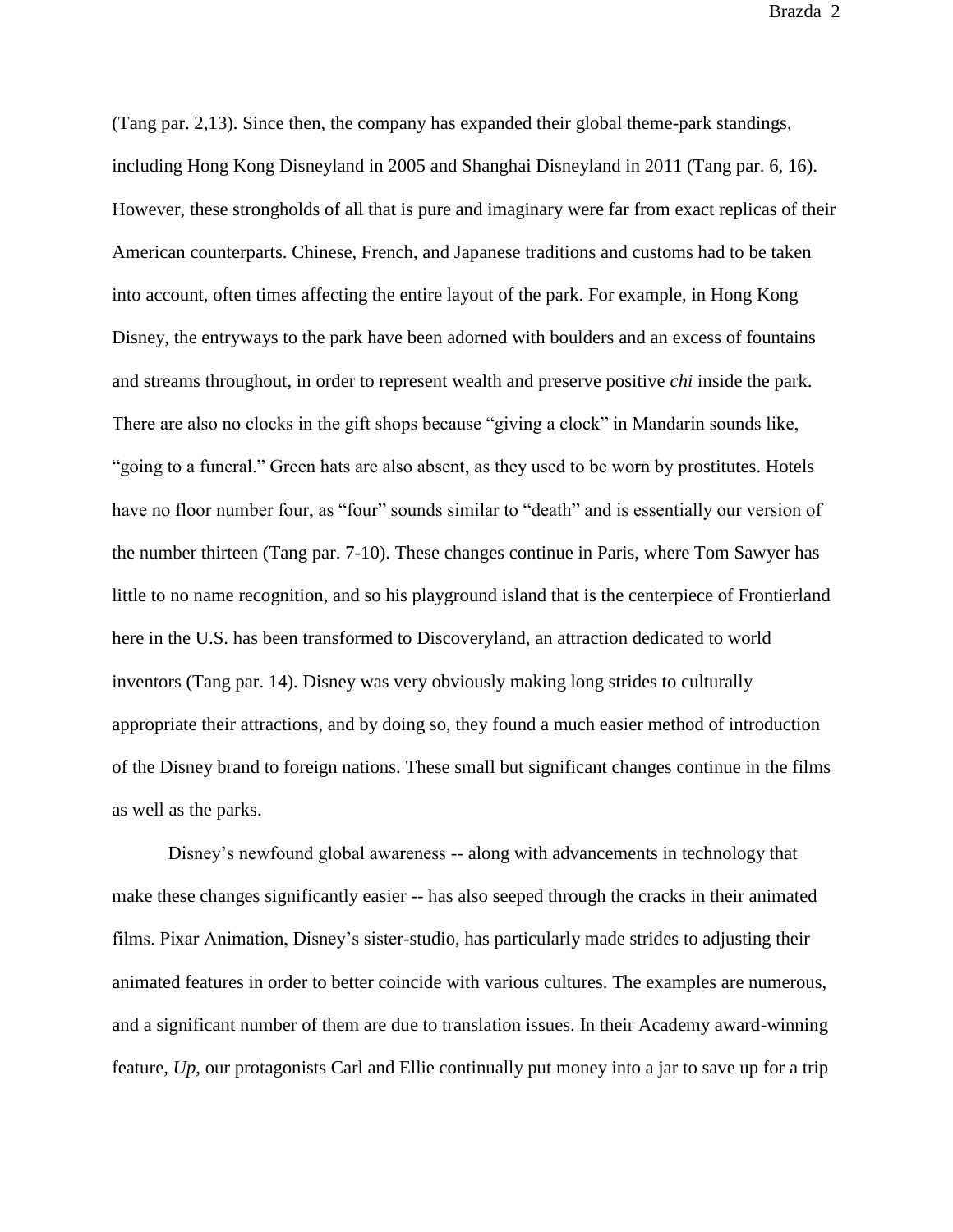to "Paradise Falls." However, translations could not be provided in every language, so the words as you would see in the American version are replaced by a simple illustration. In fact, *Monsters University* had so many spelling-based gags that, not one, but two major symbols and jokes had to be adjusted for the non-English version of the film. Randall's cupcakes spelling out "Be My Pal" and subsequent rearranging to "LAME" are replaced with frosting smiley faces, and the imposing red-lettering announcing the movie's infamous "SCARE GAMES" is instead shown via Greek symbols (Gillis 2-7). However, some of the most intriguing modifications comes from their film *Inside Out.* In one of the opening scenes, we see a toddler version of our main character being force-fed broccoli -- a universally despised vegetable by anyone with sanity - and her subsequent struggles to avoid it. Your disgust and surprise might even match my own when I tell you that broccoli is actually well-liked in many nations, even by toddlers. So in multiple versions of the film, the vegetable is changed, notably becoming a green bell pepper in the Japanese version (Boboltz par. 1,2). The director of the film, Pete Doctor, was quoted by *Huffington Post,* explaining, "We learned that some of our content wouldn't make sense in other countries….Technology has allowed translation of signage and other elements to be pretty easy'" (Pete Doctor as qtd. in Boboltz par. 3). The film had another two sequences that required reanimation, including hockey game being transformed into the more universally recognized sport of soccer as well as the language and direction of which a character read a sign, totalling up to twenty-eight graphic changes over forty-five individual shots in the final product (Boboltz par. 4- 5, 7-8). These changes, however, as well as cultural references in general, have not gone without their fair share of controversy.

The America the Walt Disney Company was born into starkly contrasts the one we live in today. Now more than ever, political correctness is esteemed and racial and ethnic controversies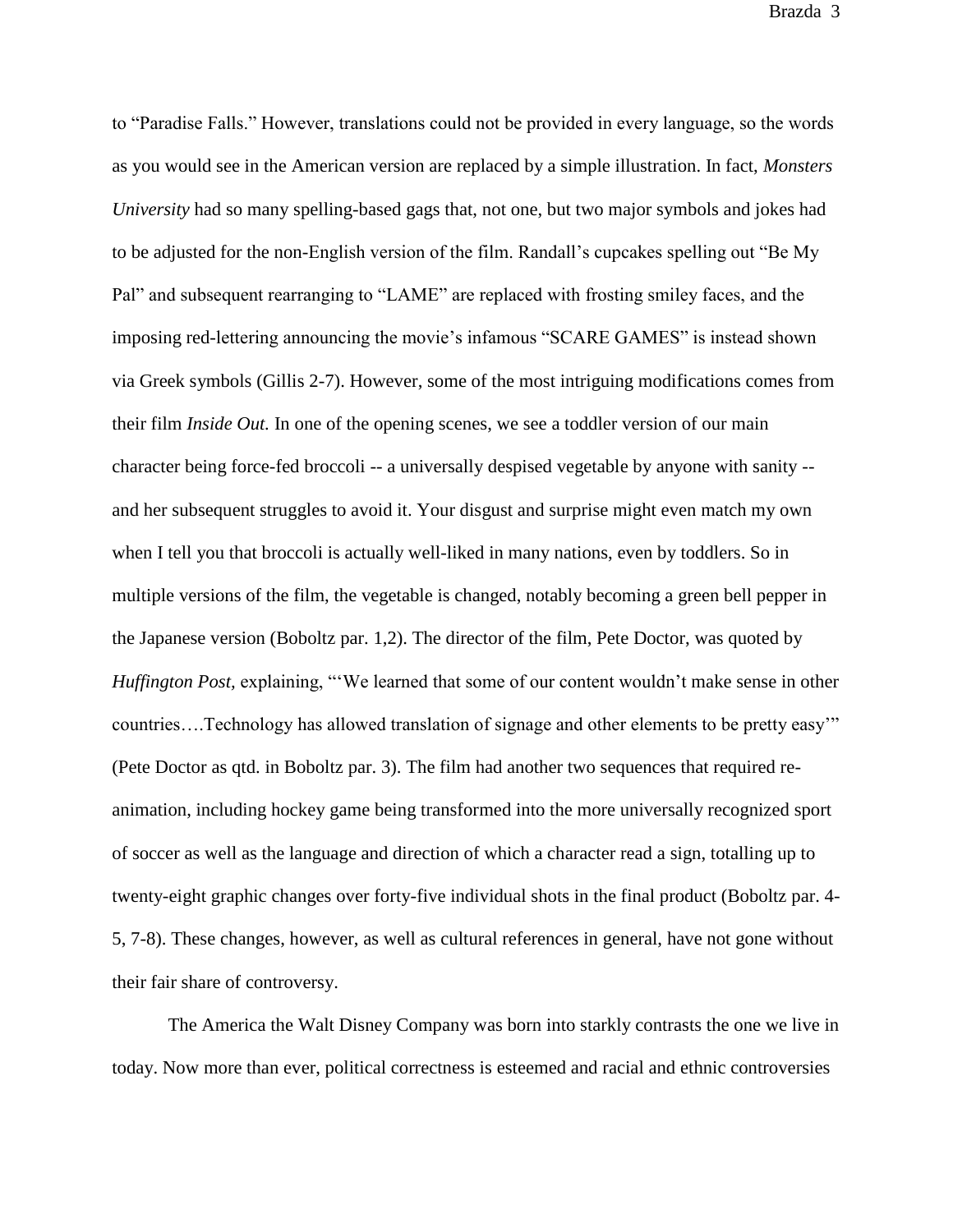are to be avoided at all costs. Since its birth in the 1930's, Walt's beloved and "wholesome" animation company has gone through periods of scrutiny, often under fire for blurring the lines between comedic and offensive. These controversies may have began in an innocent place but were misconstrued as the crow flies….literally. *Dumbo* is considered classic Disney gold, and the little elephant's tale of flight and adventure delighted us as children, though one element more than likely went over our heads. On his way to find himself, the elephant comes across a group of crows, who are smoking, laughing, and speaking purely in slang. We are then introduced to their leader -- Jim, the *crow.* (Does the name ring-a-bell?) This was not the only time Disney walked the offensive line in their earlier films, however, stereotyping ethnic groups within the United States ("The 10 Biggest Disney Controversies" par. 4). In their film *Peter Pan,*  we meet a tribe of Indians, who subsequently sing, "What Makes the Red Man Red?" and stop, dance, and wildly clap their hands over their mouths….not exactly in line with that "political correctness" discussed earlier ("The 10 Biggest Disney Controversies" par. 6). Taking on more global undertones with their 1955 film, *Lady and the Tramp,* Disney features two Siamese cats as its villains. With tan skin, slanted eyes, and artful manipulation, one cannot but help to see the connections to the World War that took place just ten years before and our opposing side ("The 10 Biggest Disney Controversies" par. 7). Even years later, as the Disney Renaissance was taking place, it seemed the Company could not feature ethnic diversity in its films without offense. The beloved *Aladdin* ran into some trouble with Arab-American groups due to its portrayal of barbaric brutality in the films' Arab setting. Though Disney was patting itself on the back for featuring an ethnic hero and heroine, the critics won, causing Disney to change a few lyrics when it was released to video (James par. 1). However, controversy cannot be discussed without mentioning the incident that was *Song of the South.* No longer permitted to be released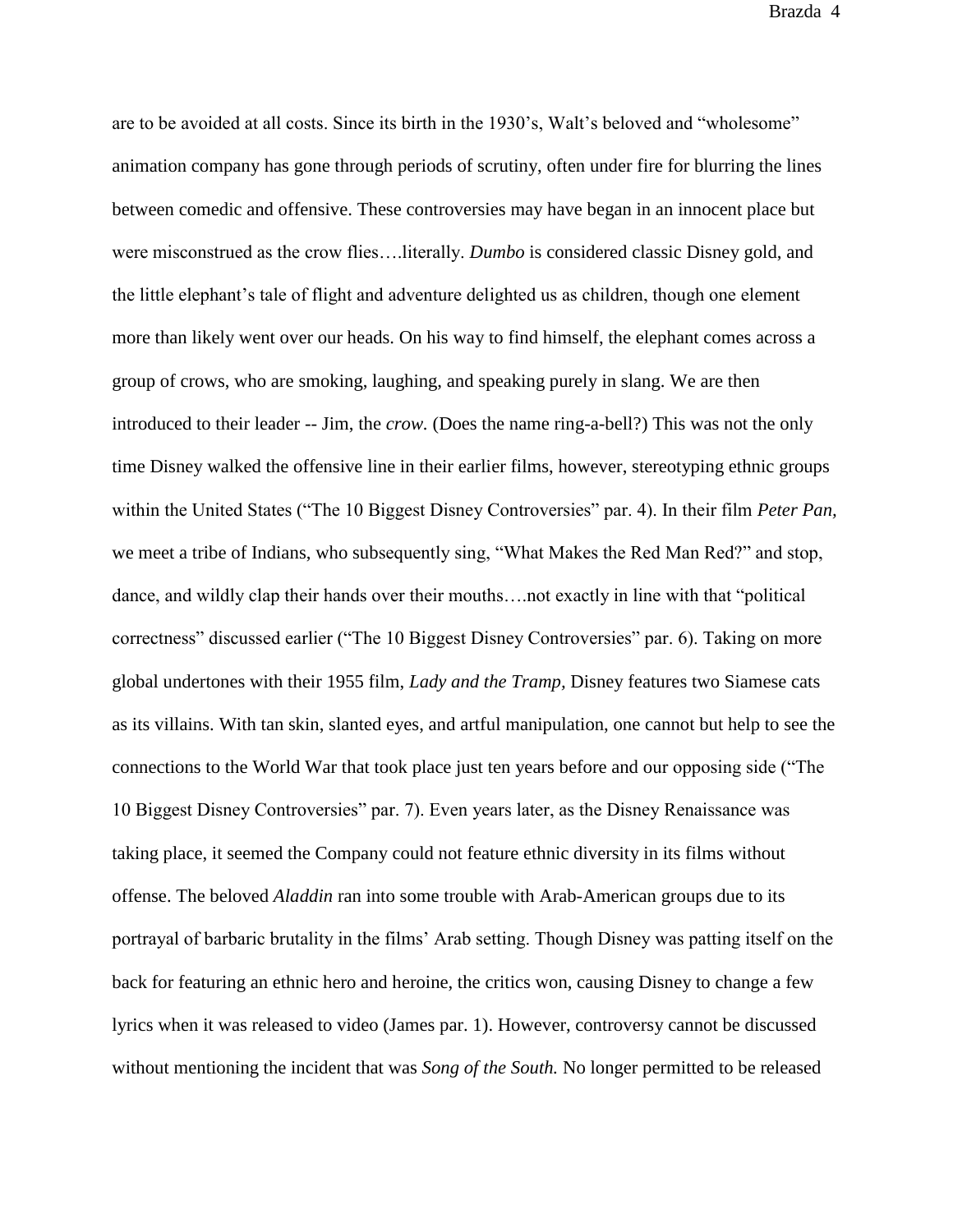in the U.S., this 1946 film won an Academy award as well as its own attraction in the Disney theme parks. However, the story, which features a happy and content ex-slave who tells folksy stories to the white children, was called out for racial stereotyping and glossing over a time of extreme sorrow and pain (Suddath par. 1). Aside from a soaking drop on Splash Mountain, most U.S. citizens have never associated with it, and the film is now out of sight and out of mind. This history of controversy stems from the very beginning, but this is not to say the modern era Disney films have been granted immunity.

Disney recently took another shot at culturally foreign films in 2016's *Moana,* which takes place in the Pacific Islands*.* With its beautiful imagery and intense study of Polynesian culture, the films creators were well-prepared and received two Oscar nominations. However, it was their portrayal of the legendary demigod Maui that angered those of Polynesian heritage. With his burly, larger-than-life appearance, viewers saw him as a direct stereotype, as nine out of ten of the world's most obese nations come from the Pacific Islands (Roy par. 1-4). All of these controversies, as numerous as they are, still deserve to be discussed rather than forgotten about. As stated in an article on *TheRichest.com,* "Controversy in Disney is particularly interesting because it reflects the historical progression of society – what would have been acceptable 60 years ago now makes viewers roll their eyes or squirm in their seats. More importantly, however, it raises concerns for children and what effect these outdated messages could have on them" ("The 10 Biggest Disney Controversies" par. 3). Past mistakes are lessons to be learned from, and it for certain that Disney has learned theirs.

The 90's to early 2000's was a time of exponential growth for the Disney Company, conquesting such names as ABC Family, The Muppets, and most notably, Pixar Animation. The more worldwide brands they flip, flopped, and injected in a bit of that Disney magic, the more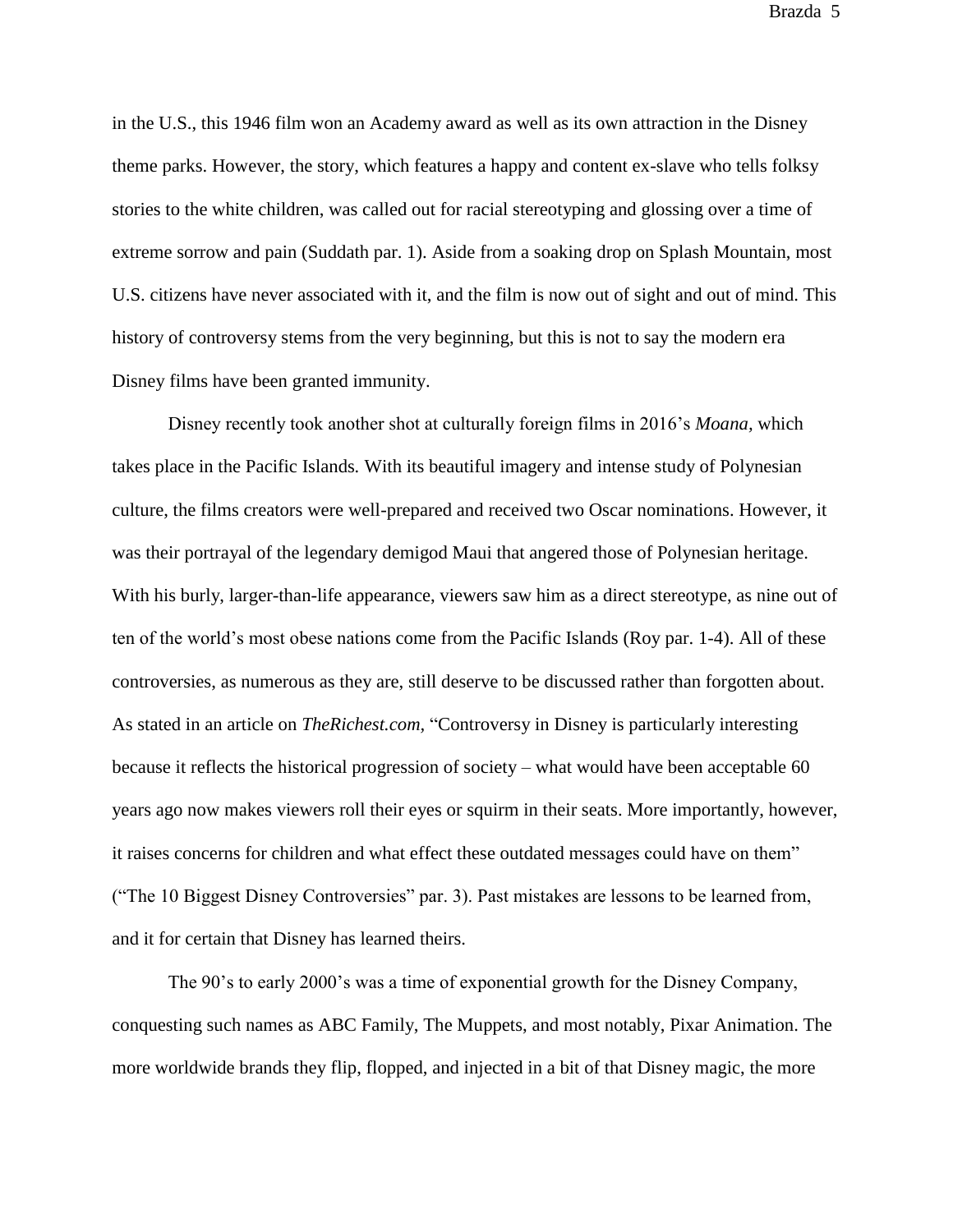worldwide the Company became as a whole. The global corporation consists of five major branches -- parks and resorts, Walt Disney Studios, their two music record labels, Disney Interactive, and the ultimate merchandising, world-dominating Disney Consumer Products (Robbins 8-9). With so many acting components, Disney's superpower can, surprisingly, be surmised in one -- the *brand.* Years of tireless work has engrained a certain image of the Company as whole in the minds of the consumers, one of innocence and wholesomeness, thought not without adventure (Robbins 10, 12). Michaela Robbins of the University of Tennessee offers an interesting perspective, recounting, "Some suggest that Disney's success exists in its ability to speak to both children and adults. The Disney Company speaks to children by constructing and reliving elements of lived experiences, while providing adults with nostalgic fantasies about the past" (Carson as cited in Robbins 12-13). A brand is a difficult thing to cultivate, especially with their level of success, and it is this automatic, psychological connection with the emotion behind it that is the cause of Disney's widespread notoriety (Robbins 13). Robbins nicknames this contagious love of the Company as "Disneyization"; it knows no boundaries and has infected every corner of the world. There is something irresistible about consistent theming, mass merchandising, and the forever cheerful, company-mandated demeanor, which gives the lovely impression to all that their work….doesn't feel like working (the reality of this effect, I'm sure, differs from employee to employee) (Robbins 15-16). This globalization was not without fail, however.

For consumers around the world and the company itself, Mickey Mouse stepping foot in another continent was akin to Armstrong landing on the moon. The establishment of Euro-Disney, now Disneyland Paris, was Disney's first firm establishment in the worldwide stage, and quite frankly, it was disastrous. The French press cruelly critiqued the company throughout its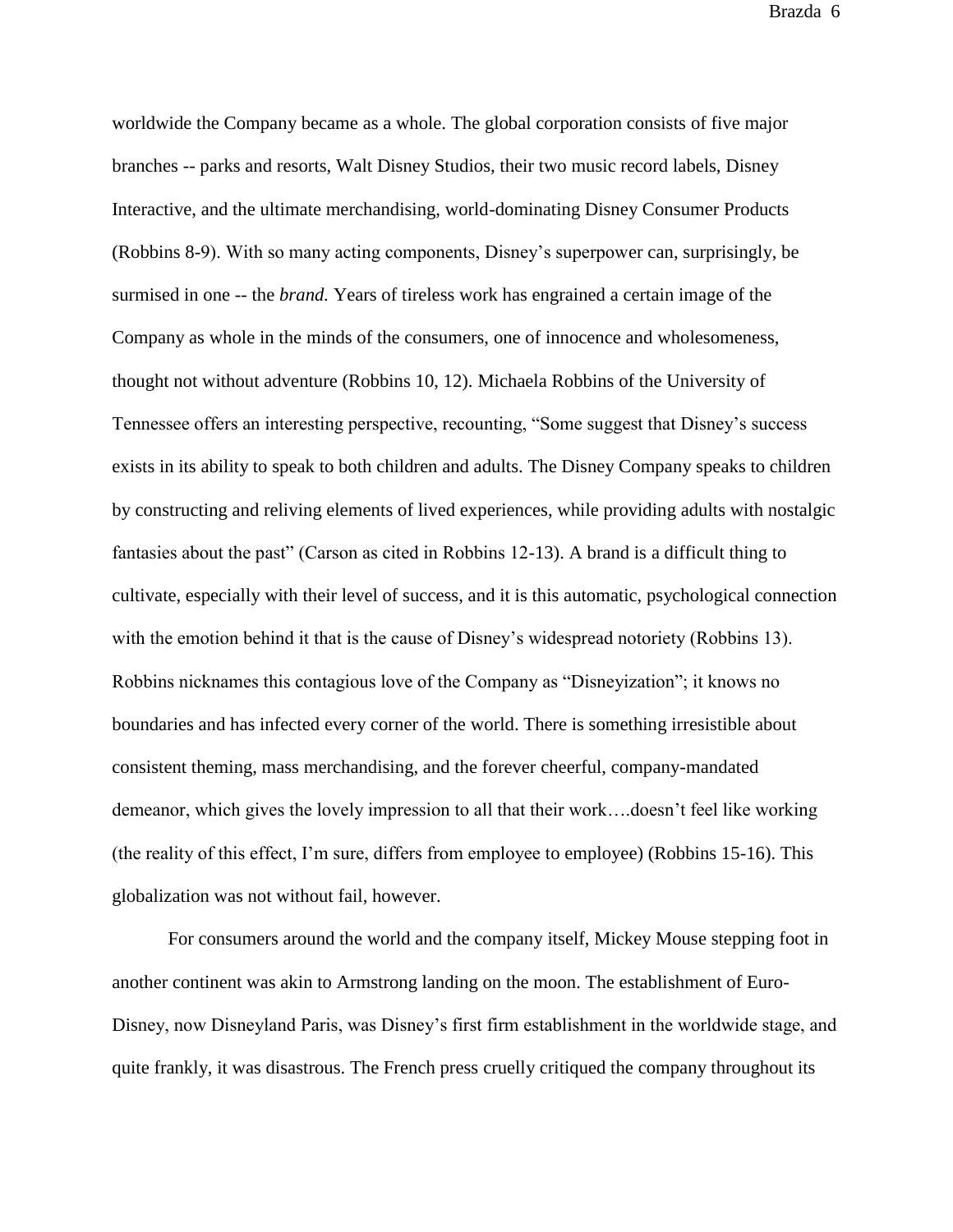creation, because unlike most companies, Disney changed little to nothing when entering the international realm. Robbins recounts,"The French place great value on their language and culture, and due to this the press made the Disney venture out to be one of American cultural imperialism. The French feared that Disney characters would soon overtake the French literary masterpiece characters in the mind of French citizens" (Robbins 18). Time would prove this forcible Americanization to be quite profitable. Disneyland Paris, even with the dramatizations of the press, has over one million visitors a month, and France as a whole has become Disney's largest European consumer (Robbins 20). Jeffrey N. Wasserstrom, Director of the East Asian Studies Center and Professor of History at Indiana University, observed a similarly successful not-so-hostile takeover upon Disney's arrival in China. He describes:

While living in Shanghai in the mid-1980s, two things I remember seeing are sweatshirts for sale on the streets emblazoned with the face of Disney's most famous creation, and a wall poster showing a stake being driven through Mickey's heart. Were these signs that a big American corporation was extracting profits from a new market and that local people were angered by cultural imperialism? Hardly. (Wasserstrom par. 3)

The poster, as it turns out, was a part of the Communist Party health campaign and not an act of aggression against Disney or America, but was instead encouraging Chinese citizens to rid of rats….and it just so happened that Mickey was the nation's staple rodent (Wasserstrom par. 3). It seems as though, regardless of Americanization and the hostilities that come with it, Disney remains profitable and widely accepted (or in China's case, well utilized) in many cultures.

While, yes, Disney has had its hands tied ushering into foreign nations, it has been quite busy diversifying America as well. Among all the cultures it integrates into its works, Disney has cultivated a culture (wordplay!) all its own. In essence, they have found the perfect recipe for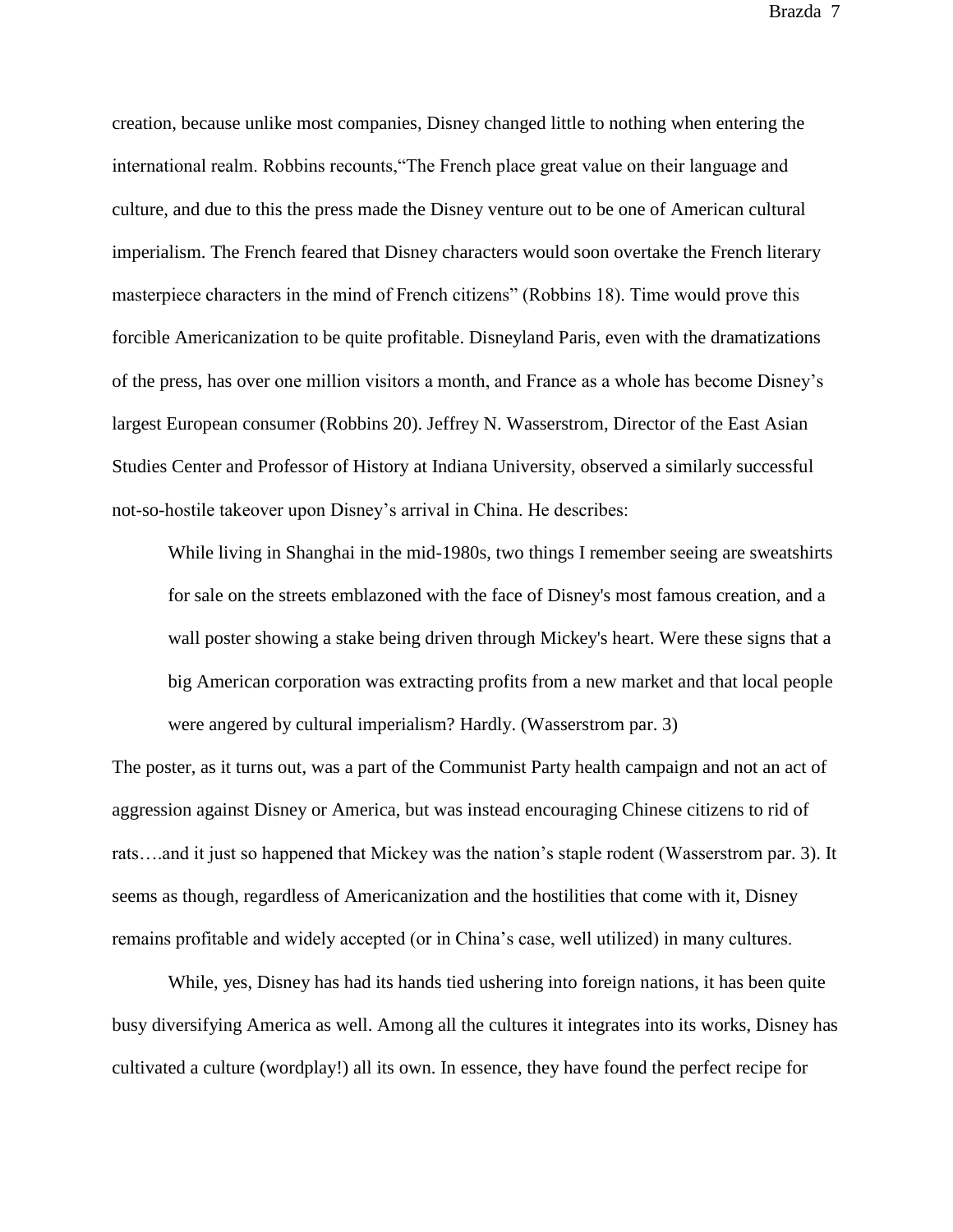taking a culture and making money through it by use of escapism. Lee Artz of Purdue University simplifies its appropriation of cultures as such: "Disney animation entertains and instructs because it offers a cinematic escape from reality by presenting recognizable narrative and imagistic fictions as if they were or could be reality. In part, the fantasies and their narratives are shielded from external critiques because they are based on widely-accepted cultural myths and morals" (Artz 3). On the one hand, Disney has the ability to take worldwide cultures and present them in a way that is understandable to children. Legends and fables, and most importantly, their lessons, that would have gone untaught are now instilled in American youth. In this way, the use of foreign cultures within films encourages the escapism that marks Disney's inner culture. But on the other, the way in which Disney goes about any specific culture's appropriation forever walks the line of offense. For example, in *The Lion King,* while illustrating the natural beauty of the African plains and wildlife, the film received minor clapback for portraying the protagonists as English nobility and (subtly) the evil hyenas as lower-class American youth (Artz 3). However, even with all of society's critiques, Disney has not gone without a pat on the back. Their recent efforts in terms of diversity, with characters like the hard-working, African American Tiana and independent, Arabic tradition-breaking Jasmine, have gained them much praise, even placing the company thirty-ninth in the top fifty companies engaged in diverse employment benefits (Alvarez par. 3-4). There is certainly work to be done, but there always will be. Maybe it's time to honor how far the company has come instead of how much farther it has yet to go.

Always attractive, smiling, and glistening, the Walt Disney Company has brought joys and thrills to households all across America and, especially in the past thirty years, the world. They are one of the most influential organizations in the world, not only due to their widespread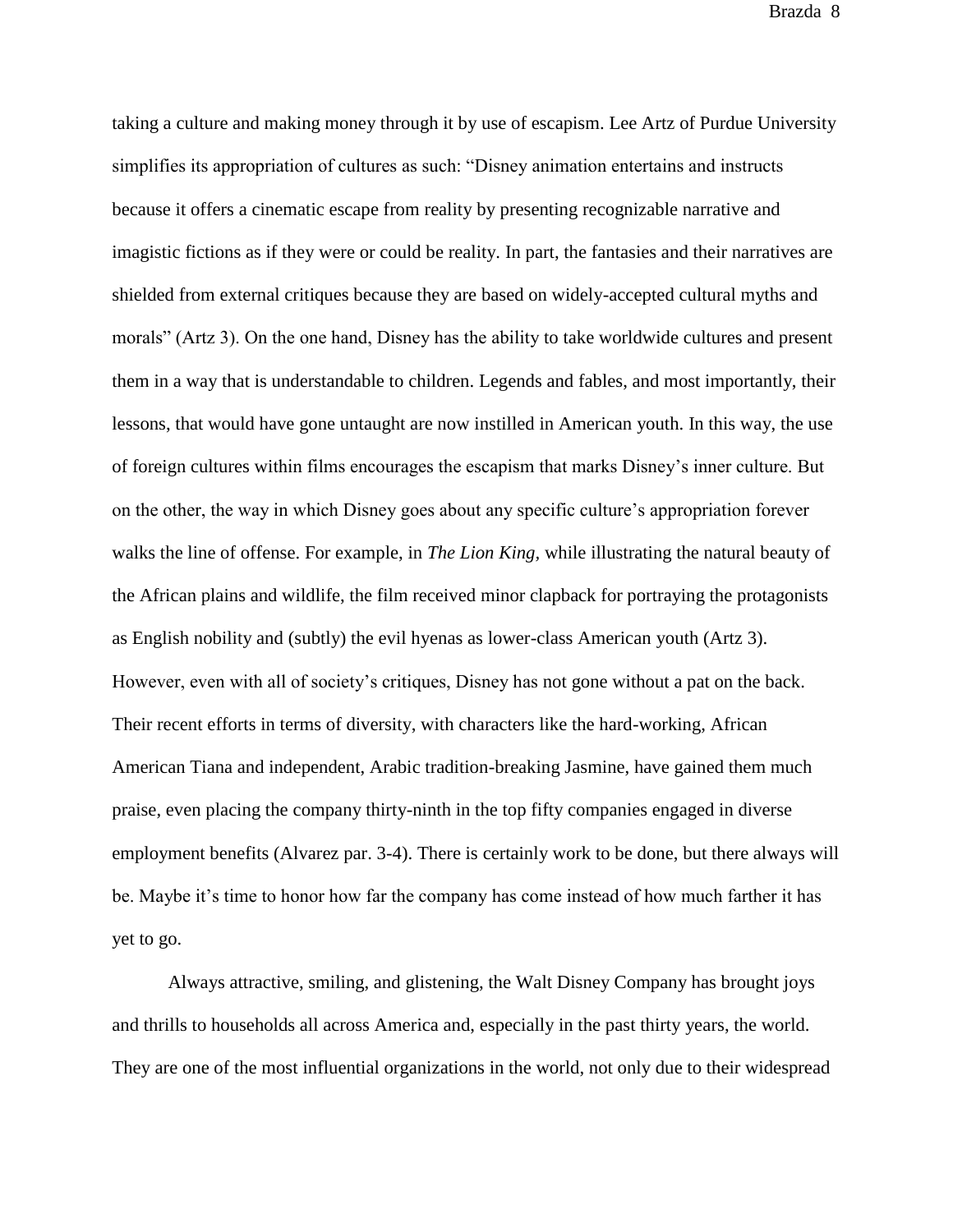business, but also because of their audience -- children. Foreign myths, lessons, and stories are made available to them that would have otherwise gone unnoticed. And if we truly "*are the world and are the children*", it is important that we keep these theoretical culture doors open so as to better expose youth in America and around the world to the diverse planet they were born into. Disney has certainly struggled with achieving this appropriately -- adjusting their theme parks to match the host nation and their films to match their setting and characters. By doing so, Disney merchandising has been put on trial as a serial culture-killer. Is this Americanization a monster that must be stopped or simply a side-effect of diversity? I believe it to be a little bit of both. And with time, trial, and error, Disney will continually perfect the global appropriation formula in a way that exposes but doesn't offend and shares but doesn't plagiarize. It truly is "A Whole New World"....and the magic carpet just might be capitalism.

## Works Cited

- Alvarez, Gabriela. "The Multicolored Mouse: The Necessity of Disney Diversity." *Elon Human Rights and Social Justice*. Elon University, 29 Sept. 2013. Web. 11 Apr. 2017.
- Artz, Lee. "Animating Hierarchy: Disney and the Globalization of Capitalism." *Purdue University Calumet* (2016): 1-17. *GlobalMediaJournal.com*. Web. 26 Mar. 2017.
- Boboltz, Sara. "Which Food Riley Hates In 'Inside Out' Depends Whether You Saw It In The U.S. Or Not." *The Huffington Post*. TheHuffingtonPost.com, 01 Aug. 2015. Web. 26 Mar. 2017.
- Gillis, Avery. "Here's How Pixar Movies Were Changed In Different Countries." *Diply*. N.p., 20 Mar. 2017. Web. 27 Mar. 2017.